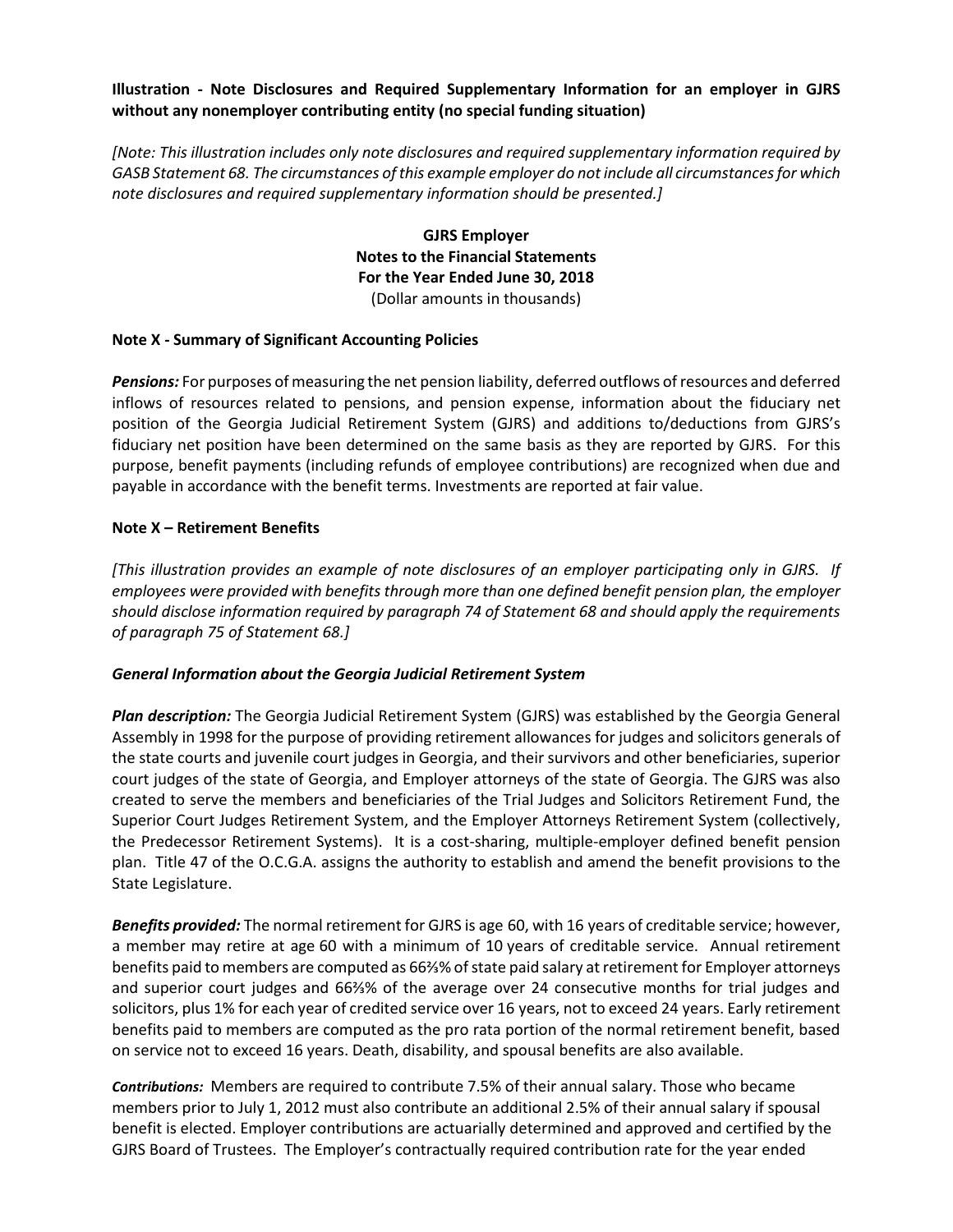June 30, 2018 was 7.17%. Employer contributions to GJRS were \$XX,XXX for the year ended June 30, 2018.

# *Pension Liabilities, Pension Expense, and Deferred Outflows of Resources and Deferred Inflows of Resources Related to Pensions*

At June 30, 2018, the Employer reported a liability of \$XX.XXX for its proportionate share of the net pension liability. The net pension liability was measured as of June 30, 2017. The total pension liability used to calculate the net pension liability was based on an actuarial valuation as of June 30, 2016. An expected total pension liability as of June 30, 2017 was determined using standard roll-forward techniques. The Employer's proportion of the net pension liability was based on contributions to GJRS during the fiscal year ended June 30, 2017. At June 30 2017, the Employer's proportion was X.XXXXXXXX%, which was an increase (decrease) of X.XX % from its proportion measured as of June 30, 2016.

For the year ended June 30, 2018, the Employer recognized pension expense of \$X,XXX. At June 30, 2018, the Employer reported deferred outflows of resources and deferred inflows of resources related to pensions from the following sources:

|                                                                                                                     |    | <b>Deferred</b><br><b>Outflows of</b><br><b>Resources</b> | <b>Deferred</b><br>Inflows of<br><b>Resources</b> |
|---------------------------------------------------------------------------------------------------------------------|----|-----------------------------------------------------------|---------------------------------------------------|
| Differences between expected and actual<br>experience                                                               | \$ | $X, XXX \S$                                               | X,XXX                                             |
| Changes of assumptions                                                                                              |    | X,XXX                                                     | X,XXX                                             |
| Net difference between projected and actual<br>earnings on pension plan investments                                 |    | X,XXX                                                     | X, XXX                                            |
| Changes in proportion and differences between<br>Employer contributions and proportionate share<br>of contributions |    | X,XXX                                                     | X,XXX                                             |
| Employer contributions subsequent to the<br>measurement date                                                        |    | X, XXX                                                    |                                                   |
| Total                                                                                                               | Ś  | X,XXX                                                     | X,XXX                                             |

Employer contributions subsequent to the measurement date of \$X,XXX are reported as deferred outflows of resources and will be recognized as a reduction of the net pension liability in the year ended June 30, 2019. Other amounts reported as deferred outflows of resources and deferred inflows of resources related to pensions will be recognized in pension expense as follows:

| Year ended June 30: |    |        |
|---------------------|----|--------|
| 2019                | S. | X,XXX  |
| 2020                |    | X, XXX |
| 2021                |    | X,XXX  |
| 2022                |    | X,XXX  |
| 2023                |    | X.XXX  |
| Thereafter          |    | X,XXX  |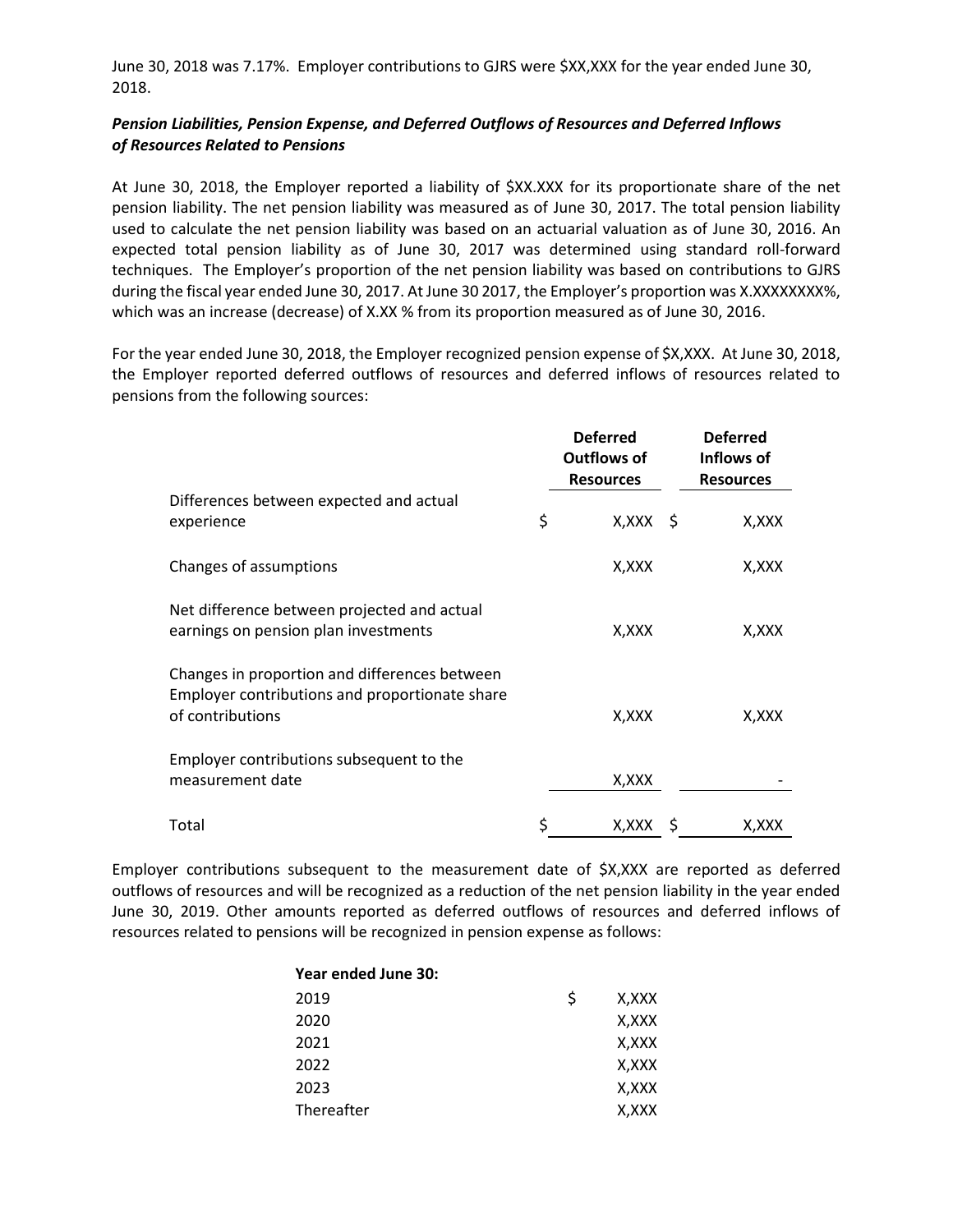*Actuarial assumptions:* The total pension liability as of June 30, 2017 was determined by an actuarial valuation as of June 30, 2016 using the following actuarial assumptions, applied to all periods included in the measurement:

| <b>Inflation</b>          | 2.75%                                                                 |
|---------------------------|-----------------------------------------------------------------------|
| Salary increases          | 4.50%, including inflation                                            |
| Investment rate of return | 7.50%, net of pension plan investment expense,<br>including inflation |

Mortality rates were based on the RP-2000 Combined Mortality Table projected to 2025 with projection scale BB and set forward 2 years for both males and females for the period after retirement and for dependent beneficiaries. For the period after disability retirement, the RP-2000 Disabled Mortality Table projected to 2025 with projection scale BB and set back 7 years for males and set forward 3 years for females is used. Rates of mortality in active service were based on the RP-2000 Employee Mortality Table projected to 2025 with projection scale BB.

The actuarial assumptions used in the June 30, 2016 valuation were based on the results of an actuarial experience study for the period July 1, 2009 – June 30, 2014.

The long-term expected rate of return on pension plan investments was determined using a log-normal distribution analysis in which best-estimate ranges of expected future real rates of return (expected nominal returns, net of pension plan investment expense and the assumed rate of inflation) are developed for each major asset class. These ranges are combined to produce the long-term expected rate of return by weighting the expected future real rates of return by the target asset allocation percentage and by adding expected inflation. The target allocation and best estimates of arithmetic real rates of return for each major asset class are summarized in the following table:

| <b>Asset class</b>                      | <b>Target</b><br>allocation | Long-term<br>expected real<br>rate of return* |
|-----------------------------------------|-----------------------------|-----------------------------------------------|
| Fixed income                            | 30.00%                      | $(0.50)$ %                                    |
| Domestic large equities                 | 37.20                       | 9.00                                          |
| Domestic mid equities                   | 3.40                        | 12.00                                         |
| Domestic small equities                 | 1.40                        | 13.50                                         |
| International developed market equities | 17.80                       | 8.00                                          |
| International emerging market equities  | 5.20                        | 12.00                                         |
| Alternatives                            | 5.00                        | 10.50                                         |
| Total                                   | 100.00%                     |                                               |

#### \* Rates shown are net of inflation

*Discount rate:* The discount rate used to measure the total pension liability was 7.50 %. The projection of cash flows used to determine the discount rate assumed that plan member contributions will be made at the current contribution rate and that employer and State of Georgia contributions will be made at rates equal to the difference between actuarially determined contribution rates and the member rate. Based on those assumptions, the pension plan's fiduciary net position was projected to be available to make all projected future benefit payments of current plan members. Therefore, the long-term expected rate of return on pension plan investments was applied to all periods of projected benefit payments to determine the total pension liability.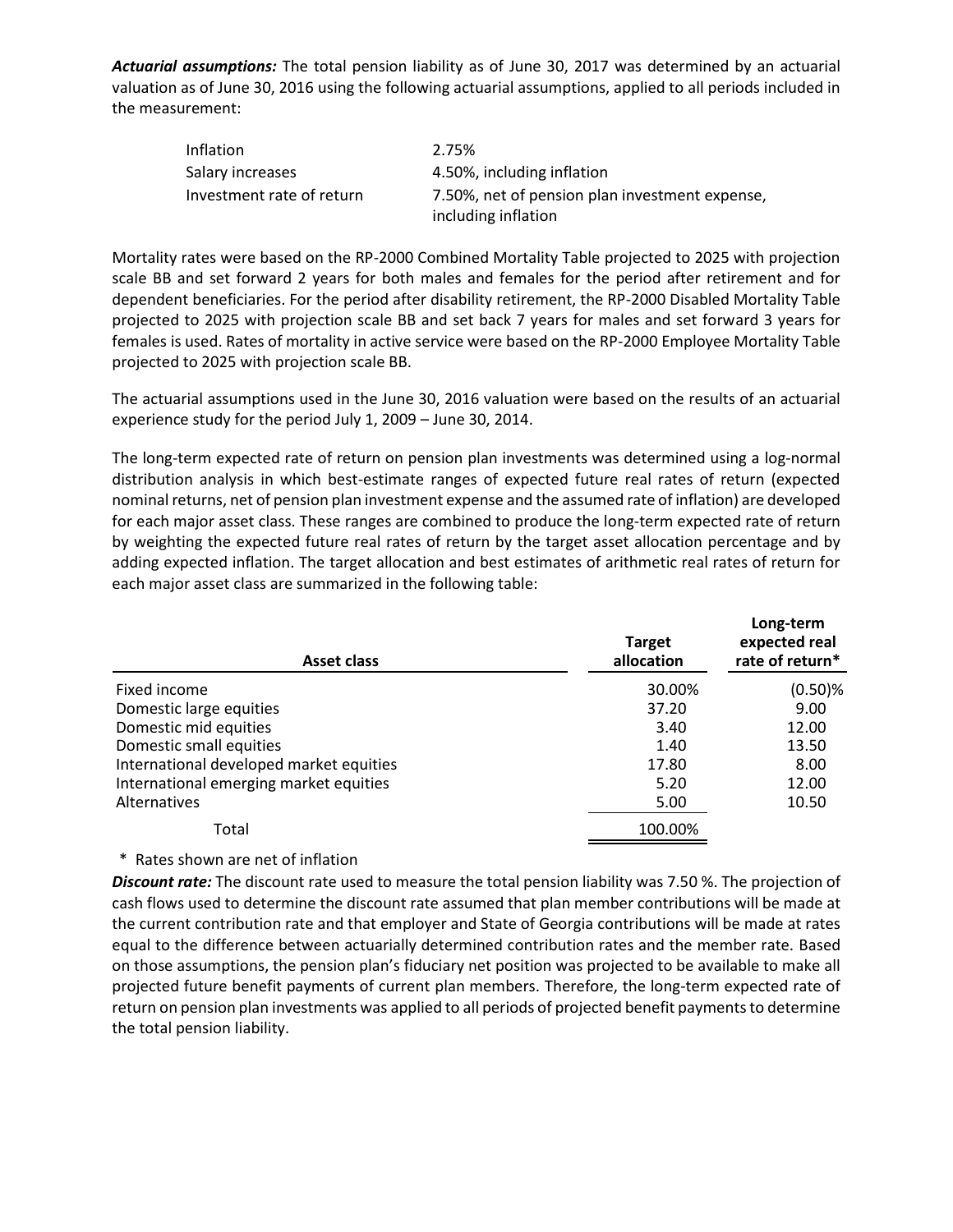*Sensitivity of the Employer's proportionate share of the net pension liability to changes in the discount*  rate: The following presents the Employer's proportionate share of the net pension liability calculated using the discount rate of 7.50 %, as well as what the Employer's proportionate share of the net pension liability would be if it were calculated using a discount rate that is 1-percentage-point lower (6.50 %) or 1 percentage-point higher (8.50 %) than the current rate:

|                                       | 1%                         | Current                  | 1%                         |
|---------------------------------------|----------------------------|--------------------------|----------------------------|
|                                       | <b>Decrease</b><br>(6.50%) | discount rate<br>(7.50%) | <b>Increase</b><br>(8.50%) |
| Employer's proportionate share of the |                            |                          |                            |
| net pension liability                 | XXX.XXX S                  | XXX.XXX S                | XXX.XXX                    |

*Pension plan fiduciary net position:* Detailed information about the pension plan's fiduciary net position is available in the separately issued GJRS financial report which is publically available at www.ers.ga.gov/financials.

# **Payables to the pension plan**

*[If the Employer reported payables to the defined benefit pension plan, it should disclose information required by paragraph 122 of Statement 68.]*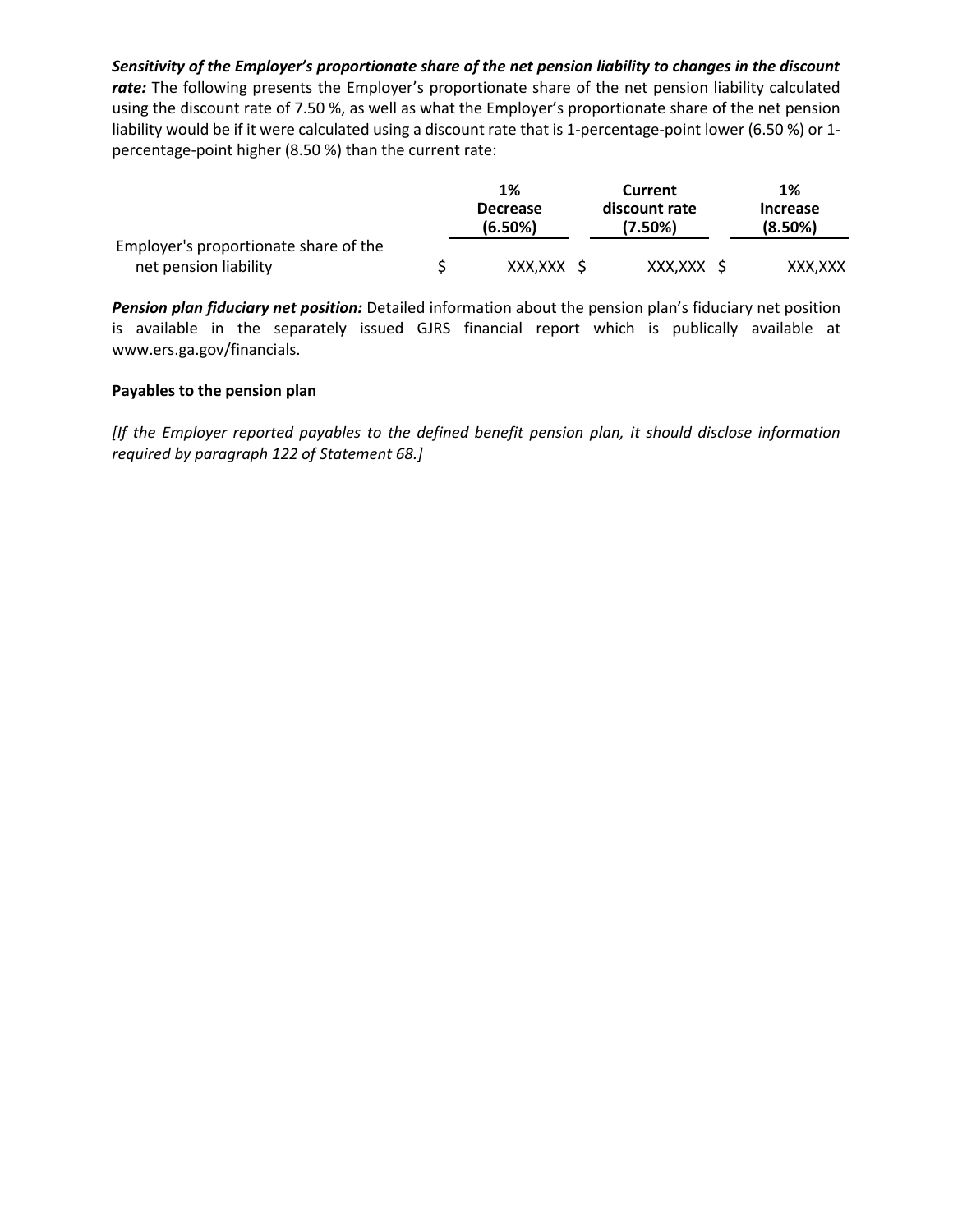# **GJRS Employer Required Supplementary Information Schedule of Proportionate Share of the Net Pension Liability Georgia Judicial Retirement System For the Year Ended June 30**

(Dollar amounts in thousands)

|                                                                                                                           | 2018          | 2017     | 2016     | 2015    |
|---------------------------------------------------------------------------------------------------------------------------|---------------|----------|----------|---------|
| Employer's proportion of the net pension liability (asset)                                                                | X.XXX%        | X.XXX%   | X.XXX%   | X.XXX%  |
| Employer's proportionate share of the net pension<br>Liability (asset)                                                    | \$<br>XX,XXX  | XX,XXX   | XX,XXX   | XX,XXX  |
| Employer's covered-employee payroll                                                                                       | \$<br>XX, XXX | XX,XXX   | XX,XXX   | XX,XXX  |
| Employer's proportionate share of the net pension<br>Liability (asset) as a percentage of its covered-employee<br>payroll | $X.XX\%$      | $X.XX\%$ | $X.XX\%$ | X.XX%   |
| Plan fiduciary net position as a percentage of the total<br>pension liability (asset)                                     | 111.77%       | 109.32%  | 113.38%  | 114.37% |

*Note: Schedule is intended to show information for the last 10 fiscal years. Additional years will be displayed as they become available.*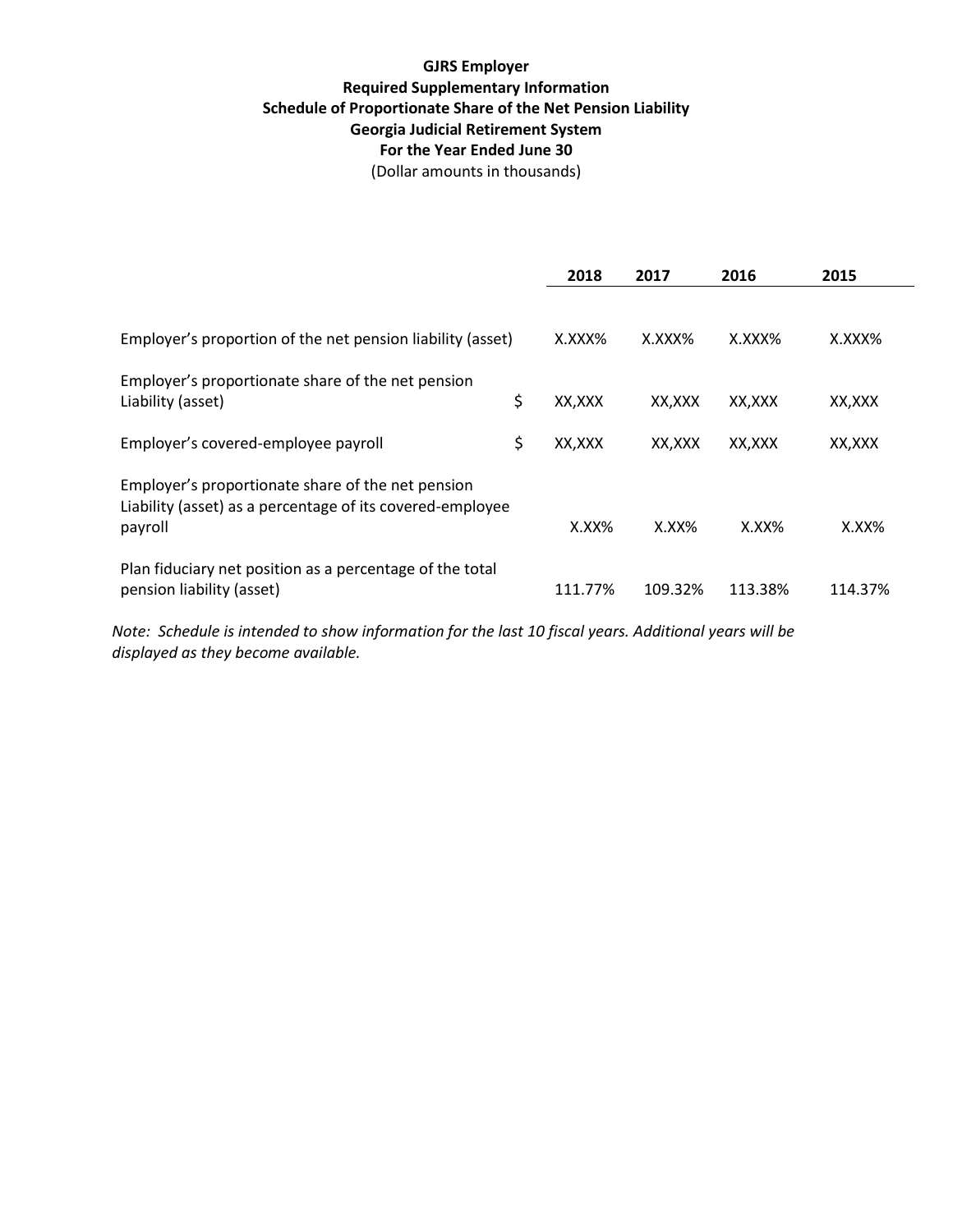GJRS Employer<br>Required Supplementary Information<br>Schedule of Contributions<br>Georgia Judicial Retirement System<br>For the Year Ended June 30<br>(Dollar amounts in thousands) **Required Supplementary Information Georgia Judicial Retirement System (Dollar amounts in thousands) For the Year Ended June 30 Schedule of Contributions GJRS Employer**

|                                                                            |   | 2018     | 2017   | 2016   | 2015     | 2014     | 2013   | 2012   | 2011    | 2010     | 2009     |
|----------------------------------------------------------------------------|---|----------|--------|--------|----------|----------|--------|--------|---------|----------|----------|
| Contractually required<br>contribution                                     | s | XX,XXX   | XX,XXX | XX,XXX | XX, XXX  | XX, XXX  | XX,XXX | XX,XXX | XX, XXX | XX,XXX   | XX, XXX  |
| Contributions in relation to the<br>contractually required<br>contribution |   | XX, XXX  | XX,XXX | XX,XXX | XX, XXX  | XX, XXX  | XX,XXX | XX,XXX | XX, XXX | XX, XXX  | XX,XXX   |
| Contribution deficiency (excess)                                           |   | XX,XXX   | XX,XXX | XX,XXX | XX, XXX  | XX, XXX  | XX,XXX | XX,XXX | XX, XXX | XX, XXX  | XX,XXX   |
| Employer's covered-employee<br>payroll                                     | s | XX,XXX   | XX,XXX | XX,XXX | XX, XXX  | XX, XXX  | XX,XXX | XX,XXX | XX, XXX | XX, XXX  | XX,XXX   |
| Contributions as a percentage<br>of covered-employee payroll               |   | $X.XX\%$ | X.XX%  | X.XX%  | $X.XX\%$ | $X.XX\%$ | X.XX%  | X.XX%  | X.XX%   | $X.XX\%$ | $X.XX\%$ |